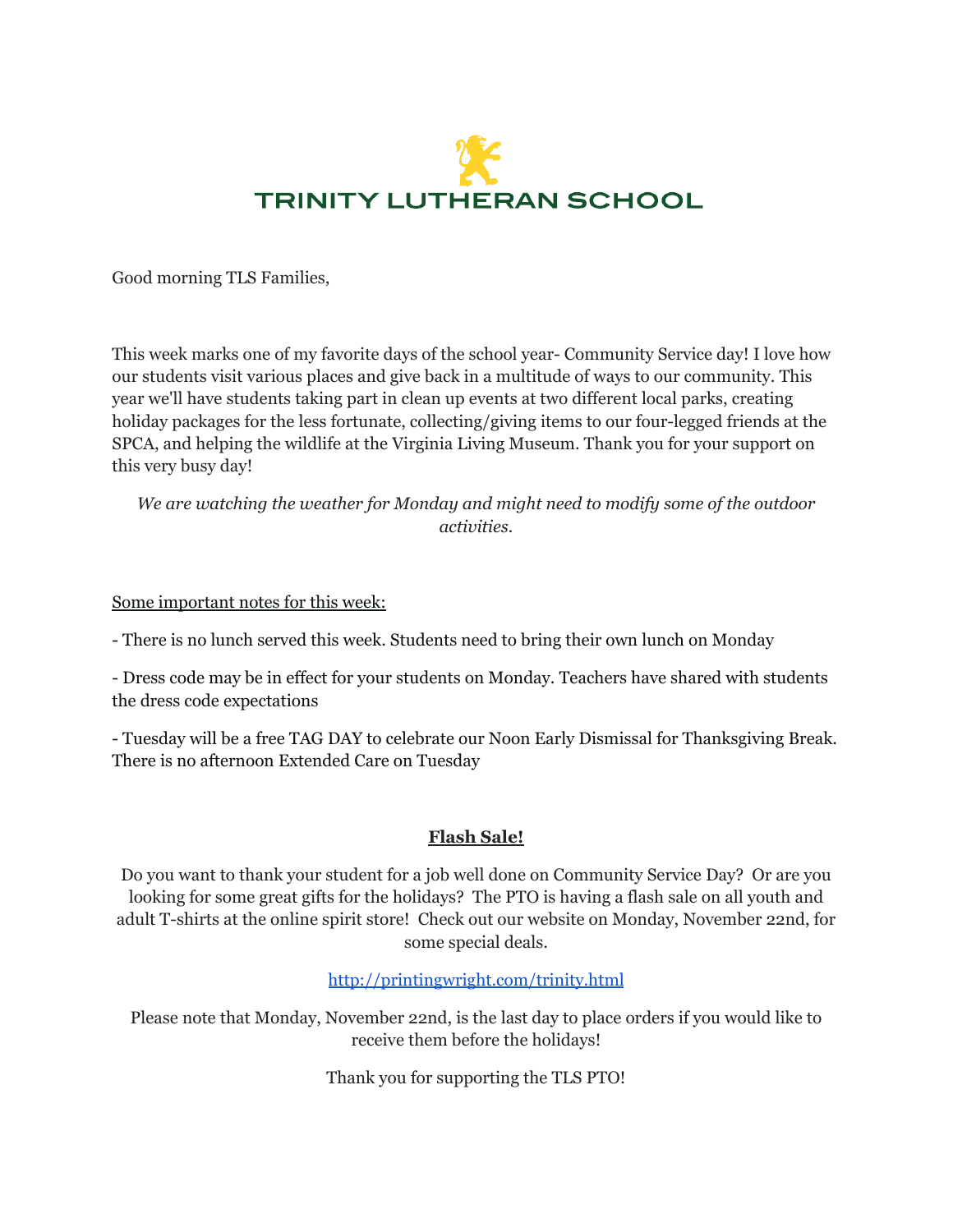Don't forget to order your beautiful Lynch Creek Farms wreaths! All orders must be placed by December 1st!

[https://www.lynchcreekfundraising.com/teams/280737-trinity-lutheran-school?fundraiser\\_id](http://track.spe.schoolmessenger.com/f/a/72-HxN_vmZrrV-LrygSvMQ~~/AAAAAQA~/RgRjejLtP4QTAmh0dHA6Ly90cmFjay5zcGUuc2Nob29sbWVzc2VuZ2VyLmNvbS9mL2EvM0M2OUtkRmZzOGliVWFJMHpsTjhmd35-L0FBQUFBUUF-L1JnUmpaNl9aUDRRYkFXaDBkSEE2THk5MGNtRmpheTV6Y0dVdWMyTm9iMjlzYldWemMyVnVaMlZ5TG1OdmJTOW1MMkV2YkRadE5XUnhOMDVtWkc1VU9VZEZZbmR5WjNaa1VYNS1MMEZCUVVGQlVVRi1MMUpuVW1wWWJsWlpVREJTWjJGSVVqQmpTRTAyVEhrNU0yUXpZM1ZpU0d4MVdUSm9hbU50Vm14aE1sb3hZbTFTZVZsWGJIcGhWelZ1VEcxT2RtSlRPVEJhVjBaMFkzazRlVTlFUVROTmVtTjBaRWhLY0dKdGJEQmxVekZ6WkZoU2IxcFlTbWhpYVRGNldUSm9kbUl5ZDE5YWJsWjFXa2hLYUdGWVRteGpiRGx3V2tRd2VFNVVUVE5QVkdjMVZuZGtlbGt5YUhaaU1uaDBVV2R3YUdVNWFFSm1WMFpLVVdvemRsVm9VbkZqUjFZd1pFaHNRV1JJU25CaWJXd3daVmMxZFV4dFRuWmlWbWRGUVVGQlFVRlJmbjVYQjNOamFHOXZiRzFDQ21HQldYeUdZVlQyZGw5U0VtdG5iMlYwZWprM1FHZHRZV2xzTG1OdmJWZ0VBQUFBQVF-flcHc2Nob29sbUIKYYtt_5hh9ZXwylIUbWNyb25lQHRyaW5pdHlubi5jb21YBAAAAAE~)  $=1537989$ 

All prizes for the Charleston Wrap FUNraiser have now shipped. Look for them to arrive soon!

## **We have an update from Lower School SCA on our Canned Food Drive:**

There will be prizes awarded for the 1st, 2nd and 3rd place class winners! SCA Officers and Representatives have completed a count of the cans collected to date:

In first place is Ms. Stinson's Third Grade Class with 430 cans!

In second place is Mrs. Read's First Grade class with 163 cans!

In a close race, in third place is Mrs. Darnell's Second Grade class with 127 cans!

We have a Lower School total of 850 cans.

We are so grateful for the amazing participation from all of the classes! The Food Drive will continue until Friday, December 10th. So, keep bringing in your cans and THANK YOU!!

## **We also have an update on the TLS Middle School Student Council Canned Food Drive:**

6th- 12 cans (as a 6th Grade TLS parent- ugh! We need to do better!!!!!)

7th- 131 cans

8th- 93 cans

# **Trinity [Lutheran](http://track.spe.schoolmessenger.com/f/a/efQ-srXAcJsNjkSmtE0vkQ~~/AAAAAQA~/RgRjejLtP0QfaHR0cHM6Ly90cmluaXR5bHV0aGVyYW4tbm4uY29tL1cHc2Nob29sbUIKYYtt_5hh9ZXwylIUbWNyb25lQHRyaW5pdHlubi5jb21YBAAAAAE~) Church is excited to launch its virtual Sunday school [program](http://track.spe.schoolmessenger.com/f/a/OLYvB8CPSMu81uDOq5fwWA~~/AAAAAQA~/RgRjejLtP0Q2aHR0cHM6Ly90cmluaXR5bHV0aGVyYW4tbm4uY29tL21pbmlzdHJ5L3N1bmRheS1zY2hvb2wvVwdzY2hvb2xtQgphi23_mGH1lfDKUhRtY3JvbmVAdHJpbml0eW5uLmNvbVgEAAAAAQ~~) and would love for your children to join in the fun!**

Classes are held weekly on Sundays from 9:45am to 10:30am via Zoom. Kids of all ages are invited to join using the meeting IDs/links provided below. If you missed last week, please note we have new Meeting IDs going forward. These are recurring, so keep those meeting IDs handy as you will use the same one every week!

● Lower Sunday School (grades K-4) - Meeting ID: 974 6303 1692; Passcode: TLC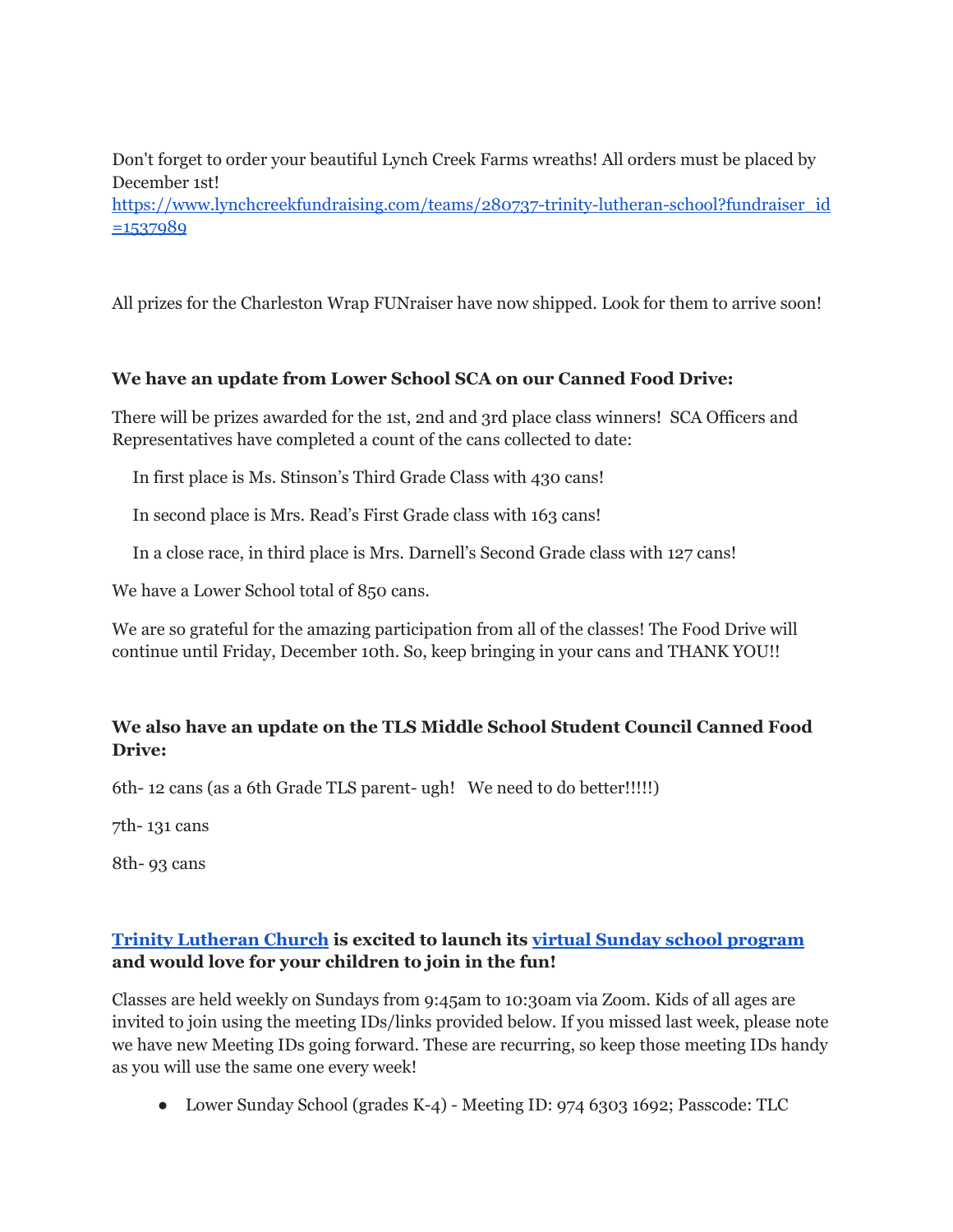- Join Zoom Meeting: [https://zoom.us/j/97463031692?pwd=aDZtVHZ5NDU1KzZEMmpPcnVyMz](http://track.spe.schoolmessenger.com/f/a/_zOzo0wC7iP82Y68tg5gTQ~~/AAAAAQA~/RgRjejLtP0RCaHR0cHM6Ly96b29tLnVzL2ovOTc0NjMwMzE2OTI_cHdkPWFEWnRWSFo1TkRVMUt6WkVNbXBQY25WeU16TllRVDA5VwdzY2hvb2xtQgphi23_mGH1lfDKUhRtY3JvbmVAdHJpbml0eW5uLmNvbVgEAAAAAQ~~) [NYQT09](http://track.spe.schoolmessenger.com/f/a/_zOzo0wC7iP82Y68tg5gTQ~~/AAAAAQA~/RgRjejLtP0RCaHR0cHM6Ly96b29tLnVzL2ovOTc0NjMwMzE2OTI_cHdkPWFEWnRWSFo1TkRVMUt6WkVNbXBQY25WeU16TllRVDA5VwdzY2hvb2xtQgphi23_mGH1lfDKUhRtY3JvbmVAdHJpbml0eW5uLmNvbVgEAAAAAQ~~)
- Upper Sunday School (grades 5-12) Meeting ID: 927 6121 8803; Passcode: TLC
	- Join Zoom Meeting: [https://zoom.us/j/92761218803?pwd=dkxkbHU1b2YvbldOTlY3dUE3QzFM](http://track.spe.schoolmessenger.com/f/a/FxBnmt-GffM-_u9Mw35d1Q~~/AAAAAQA~/RgRjejLtP0RCaHR0cHM6Ly96b29tLnVzL2ovOTI3NjEyMTg4MDM_cHdkPWRreGtiSFUxYjJZdmJsZE9UbFkzZFVFM1F6Rk1VVDA5VwdzY2hvb2xtQgphi23_mGH1lfDKUhRtY3JvbmVAdHJpbml0eW5uLmNvbVgEAAAAAQ~~) [UT09](http://track.spe.schoolmessenger.com/f/a/FxBnmt-GffM-_u9Mw35d1Q~~/AAAAAQA~/RgRjejLtP0RCaHR0cHM6Ly96b29tLnVzL2ovOTI3NjEyMTg4MDM_cHdkPWRreGtiSFUxYjJZdmJsZE9UbFkzZFVFM1F6Rk1VVDA5VwdzY2hvb2xtQgphi23_mGH1lfDKUhRtY3JvbmVAdHJpbml0eW5uLmNvbVgEAAAAAQ~~)

Our classes will do Bible stories, discussions, songs, videos, and sometimes crafts. If there are special materials you will need for class we will have those available for pick up in the church office at the beginning of each month. We hope that many of you take advantage of this new opportunity to help us remain connected, be creative with our life together, and continue to learn and grow in faith.

If you have any questions, please do not hesitate to reach out to Pastor Tina (tina.melusky@gmail.com). We hope to see you on Sunday!

Have a great Thanksgiving holiday!

Kevin

## **Monday November 22nd**

SCA Canned Food Drive/Toys for Tots/TLC winter coat drive continues

Community Service Day

## **Tuesday November 23rd**

Free TAG Day

Noon Early Dismissal (No PM Extended Care)

## **Wednesday November 24th**

TLS Closed/Thanksgiving Break

## **Thursday November 25th**

TLS Closed/Thanksgiving Break

## **Friday November 26th**

TLS Closed/Thanksgiving Break